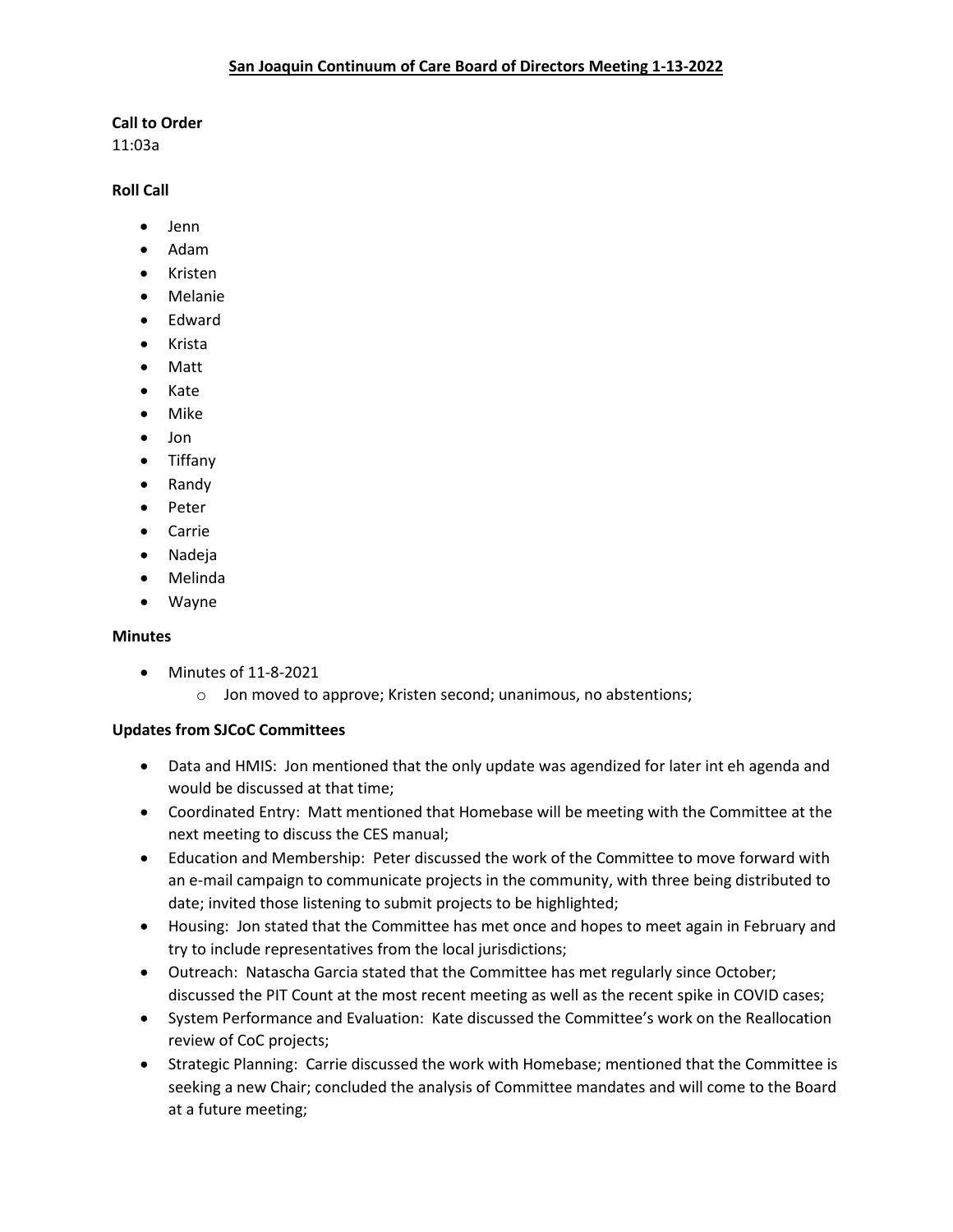- Shelter: Kristen talked about the meeting earlier that morning, including discussions primarily focused on the PIT Count; a discussion of the Committees focus in the upcoming year and an examination of the Committees goals and mission;
- Youth Advisory Committee: Krista mentioned that the Committee will focus on the PIT count at the next meeting, but did not meet in December;
- Youth Action Board: Krista stated that the YAB is going strong and meeting once a week; mentioned an allocation of funds from Women's Center to compensate the members; having an outreach event to provide food and supplies to the homeless on January 18; working to expand a partnership with RTD;
- Ad Hoc HMIS Lead Evaluation: Adam stated that the group has met several times to discuss the approved guidance for the evaluation and develop a process to complete the evaluation per the guidance; mentioned that the group will next meet on January 19 to finalize the process and move forward with the evaluation;
- Ad Hoc Nominating: Adam stated that the group met to discuss the process for nominating officers, and chose to have each Committee member reach out to specific Board members to enquire about interest in becoming Chair and/or Vice-Chair; that effort yielded results that will be discussed later in the agenda; the group also discussed developing an onboarding process for new Board members and will make that the focus of the Committee's work going forward; the group plans to meet again following the Board retreat;
- Ad Hoc Point in Time Count: Kristen stated that there were now 300 volunteers with the majority in the Stockton area; discussed the logistics of the count and various details associated with how the count will be executed; mentioned that there is concern about Omicron and how the date could be changed per HUD guidance; requested that the Board discuss the possibility of postponing; Jenn opened it up for discussion;
	- $\circ$  Mike mentioned that he felt that the City of Manteca wanted to move forward
	- o Kristen discussed the possibility that the PDs will not wait until February to do encampment clean-ups
	- o Carrie stated that she felt that following public health guidelines
	- $\circ$  Adam mentioned that the majority of CoCs in California had sought the waiver;
	- $\circ$  Randy stated that he did not feel that the situation would be better in February;
	- o Wayne stated that Tracy wanted to proceed;
	- $\circ$  Adam mentioned that it could be an option to move the Count to observation-only which would preclude the data collection but keep folks potentially safer;
	- o Jenn reiterated that it is the Committee decision;
	- o Kristen confirmed that the count would move forward as planned;

# **Public Comment**

- Opened 11:50a
- none
- Closed 11:51a

# *Discussion, Information and Action Items*

**Vote: Officer Nominations**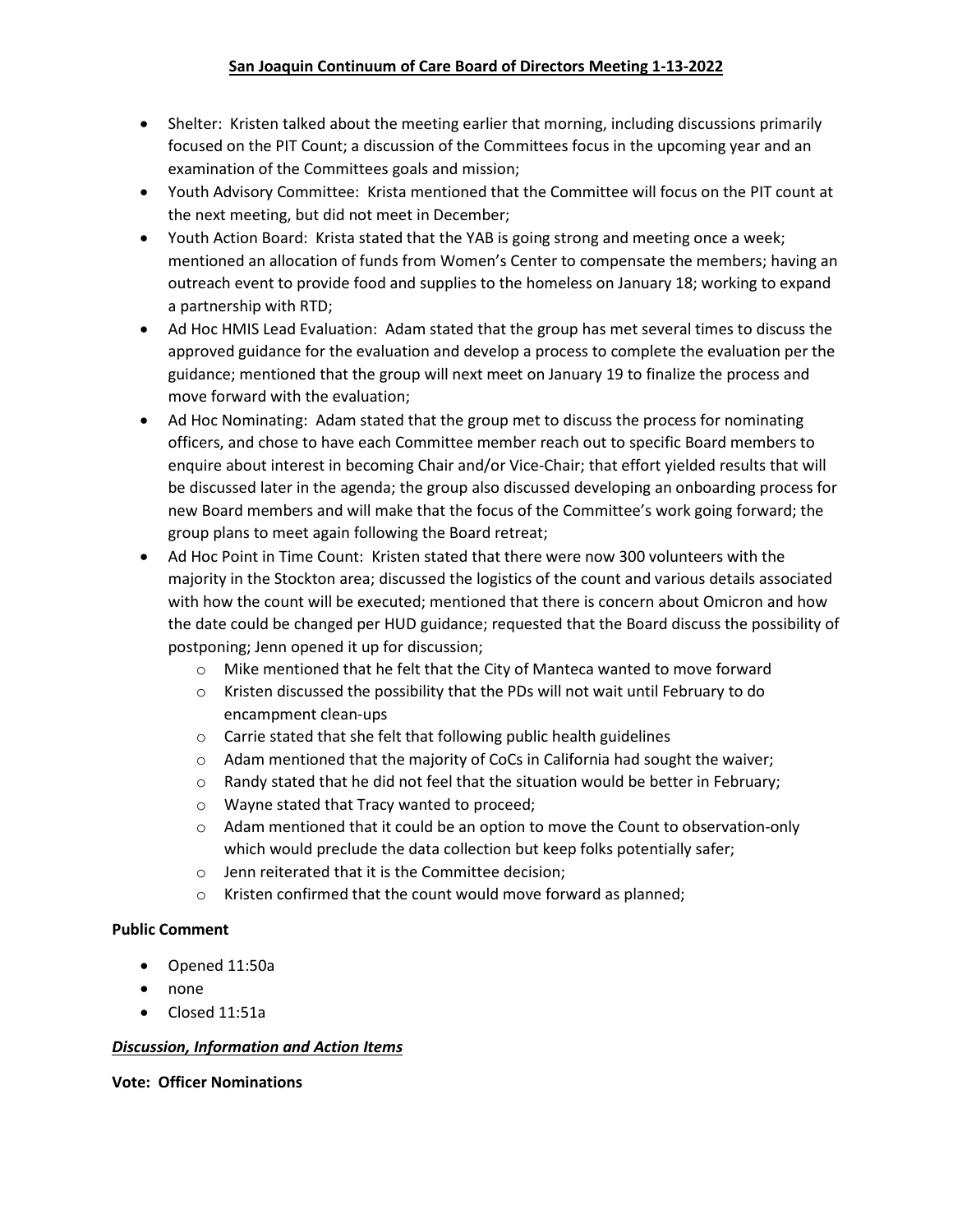# **San Joaquin Continuum of Care Board of Directors Meeting 1-13-2022**

- Jenn described the background and process to solicit the Chair and Vice-Chair;
- Jenn nominated Kate as Chair; Jon seconded; unanimous, no abstentions;
- Jenn nominated Krista as Vice-Chair; Jon seconded; unanimous, no abstentions;
- Kate mentioned that she was looking forward to a great year;
- Krista echoed Kate's comments;
- Jenn continued to Chair the meeting with the understanding that Kate would Chair in February;
- Jenn thanked the group for the opportunity, and Jon thanked Jenn for her leadership; Kristen echoed Jon's comments; Melinda volunteered to take the minutes, and Adam indicated that he would circle back;

### **Vote: Approve Data Sharing Agreement**

- Jon talked about the agreement and the background that brought it into being, and the role of the City of Stockton in that; described the process devised under the agreement to share data from the CoC and to ensure there are generally accepted standards for that process;
- Carrie asked what would happen if other cities request changes to the agreement following approval today: Jon replied that from his perspective the idea was to have something standardized and it would be up individual cities to agree or not agree to the Board of Directors approved agreement; Carrie replied that her concern was around the potential for flexibility within individual agreements to address potential changes that do not materially effect the approval of the Board of Directors;
- Kayce added that the agreement is intended as an agreement between the CoC and jurisdictions, and the cities for example can address those issues as they arise and feedback to the CoC and should be able to be accommodated;
- Randy stated that he wanted to see a monthly report to the Board from the Data and HMIS Committee regarding the number and nature of requests for data being made; Jon replied that this would not be a problem and he did not anticipate a huge number of requests going forward;
- Bill Mendelson added that this is a data sharing agreement and does not include guidance on providing reports which the HMIS Lead will provide upon request;
- Kayce reiterated that there is a limited number of agencies able to request data under this agreement;
- Carrie stated that she is thankful for the work of the Committee in developing this process;
- Carrie moved to approve; Adam seconded; unanimous, no abstentions;

# **Discussion: Next Steps for HHAP-2 Funds**

• Adam recapped the information provided previously to the Board regarding the State process to change the plans for deploying the CoC's HHAP-2 allocation; described the circumstances that led to the need for the Board to re-consider the use of funds; mentioned that as originally submitted to the State, the CoC's funding plan included \$1,242,126.00 for New Navigation Centers and Emergency Shelters, and \$121,711.56 for Services Coordination for one or both of the two youth centric projects proposed in the joint NOFA process; recommended that the Board request the County on behalf of the CoC to reach back out to the shelter projects that were originally identified for funding and determine if there is additional need; mentioned that he was aware that these projects are generally seeking operating support to complement the